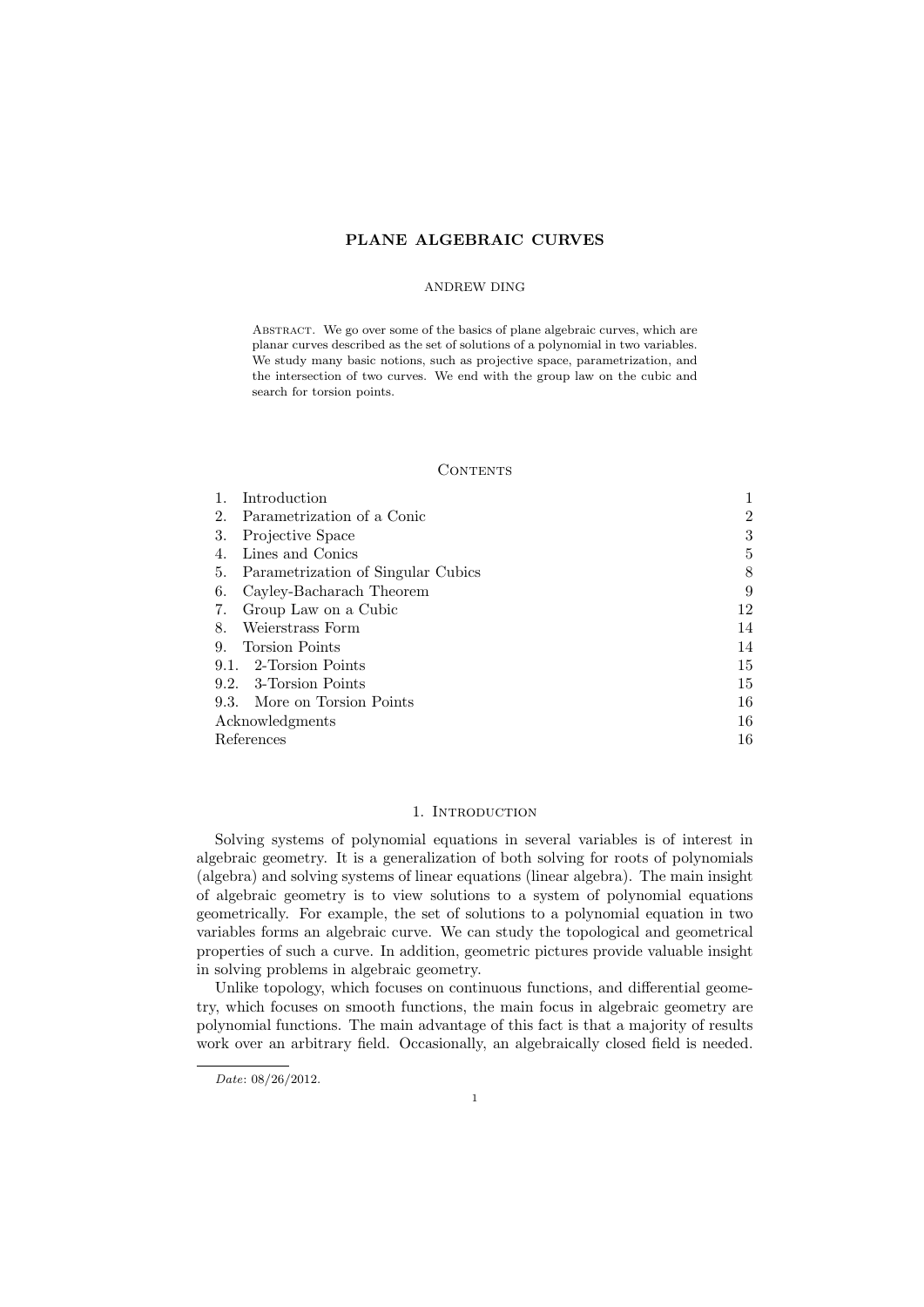Another advantage of polynomials is a sense of finiteness. For example, a polynomial over one variable has finitely many roots, and  $S_d$ , the space of all homogeneous polynomials of degree d, is a finite-dimensional vector space.

Some curves can be parametrized, which allows us to completely understand these curves. Notably, parametrizing a curve over any field gives all rational solutions, which is of interest in number theory.

Another object of study is algebraic subsets in projective space. In the projective plane, every pair of distinct lines intersect at exactly one point. In the affine plane, two distinct lines generally intersect at one point, with the exception of parallel lines, which are a special case. Projective geometry eliminates this special case, and allows the statement of Bezout's Theorem, which fully describes the number of intersection of two algebraic curves. In addition, there is a handful of theorems that are stated in the context of projective space, such as the Cayley-Bacharach Theorem and Pascal's Theorem.

Given certain conditions, Bezout's Theorem states that a line and a cubic will intersect at three points. Given this fact and that two points determine a line, if the cubic is 'nice enough', then we can define a group over the set of points on the cubic. These types of cubics are called elliptic curves. The theory of elliptic curves is extremely rich and remains an active area of research.

### 2. Parametrization of a Conic

Let's start with an example that hopefully both gives motivation to study algebraic geometry and demonstrates the interplay between algebra and geometry.

# **Example 2.1.** Find all integer solutions to the equation  $X^2 + Y^2 = Z^2$ .

Proof. At first, this seems like a purely algebraic question. In addition, we can find several solutions, such as  $(1, 0, 1)$  and  $(3, 4, 5)$ , but it may seem daunting to find all solutions.

We can start by narrowing our search to all primitive integer solutions, that is, solutions such that  $gcd(X, Y, Z) = 1$ , because all solutions come from a primitive one. For example, (12, 16, 20) comes from (3, 4, 5).

Substitute  $x = X/Z, y = Y/Z$ . We obtain  $x^2 + y^2 = 1$ . Since  $(X, Y, Z)$  is a primitive solution, we have a bijection from the rational points on the circle C to primitive integer solutions. For example,  $(3, 4, 5)$  would correspond to  $(\frac{3}{5}, \frac{4}{5})$ .

To find all the rational points, we use a technique called projection. First of all, we need one rational point, so we will use  $(-1, 0)$ . Next, note that every line through  $(-1,0)$  (except one) intersects the circle through another point. Each of these lines has a different slope  $\lambda$  and hits the circle at different points  $P_{\lambda}$ . We have a bijection from  $\mathbb R$  to  $C \setminus (-1,0)$ . Simplifying, we obtain  $P_{\lambda} = \left(\frac{2\lambda}{\lambda^2+1}, \frac{\lambda^2-1}{\lambda^2+1}\right)$ .

Note if  $\lambda \in \mathbb{Q}$ , then  $P_{\lambda} \in \mathbb{Q}^2$ . Conversely, if  $P_{\lambda} \in \mathbb{Q}^2$ , then by calculating the slope of the line through  $(-1, 0)$  and P, we get  $\lambda \in \mathbb{Q}$ . This gives a bijection from Q to rational points on the circle.

We are almost done. Let  $\lambda = \frac{m}{n} \in \mathbb{Q}$ , where  $m, n$  are coprime. Substitute  $\frac{m}{n}$  for λ. Clearing denominators, we get  $X = 2mn, Y = m^2 - n^2, Z = m^2 + n^2$ . If l,m are both odd, then divide  $X, Y, Z$  by 2. This gives us all primitive Pythagorean triples.

We can make a few important observations.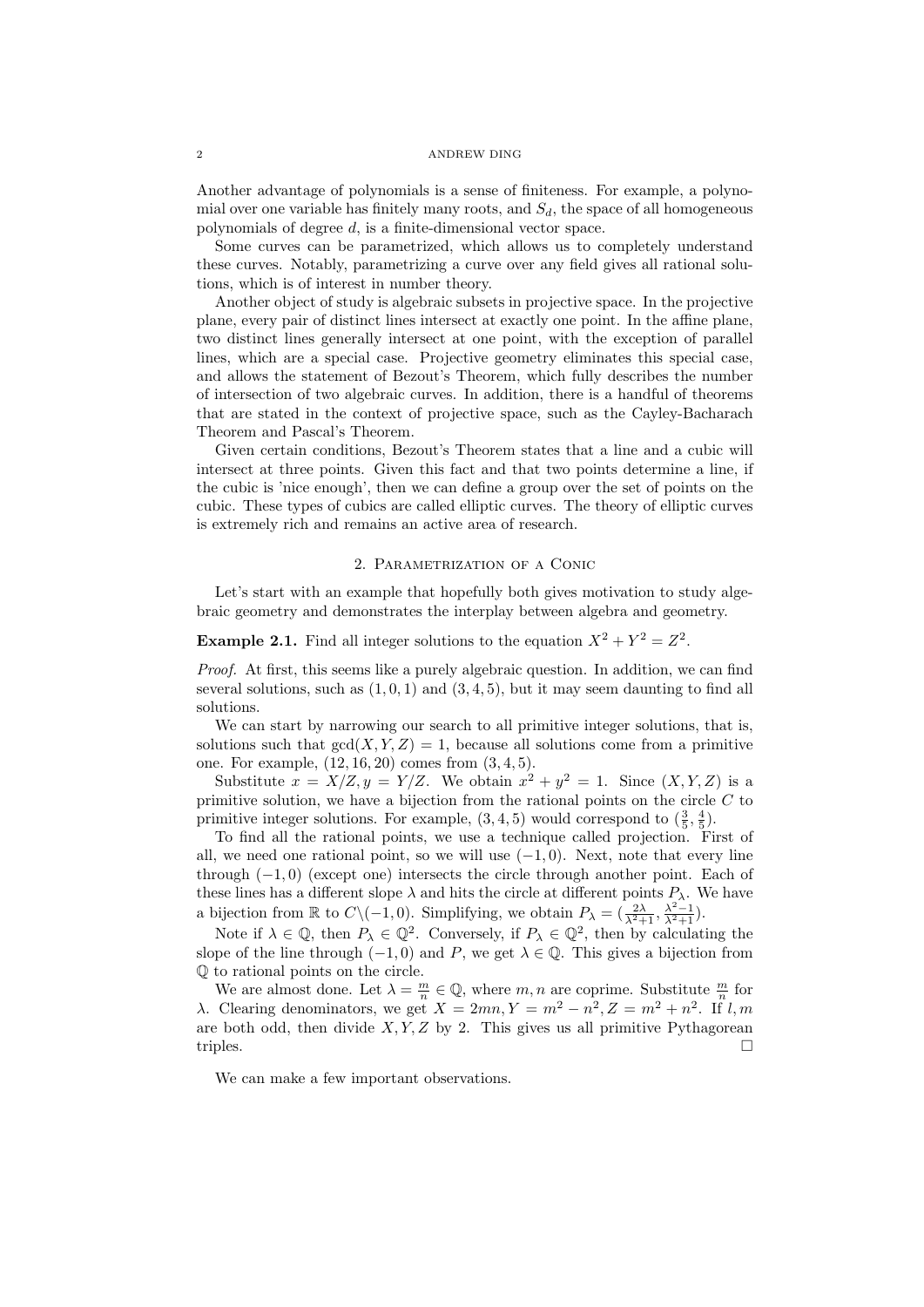### PLANE ALGEBRAIC CURVES 3

- (1) We were working with the equation  $X^2 + Y^2 = Z^2$ , which is a homogeneous equation. This process does not work for polynomials in general. Homogeneous polynomials are convenient for many reasons, one of which is highlighted in Section 3.
- (2) We started projection with the rational point  $(-1, 0)$ . Projection does not help us find this first rational point. In fact, some conics will have no rational points, such as  $2x^2 + y^2 = 5$ . (To verify this, work with the polynomial  $2X^2 + Y^2 = 5Z^2$  modulo 5).
- (3) The vertical line through  $(-1, 0)$  should be mentioned. It intersects the circle at  $(-1,0)$  with multiplicity 2, so the vertical line corresponds to the point  $(-1, 0)$ . We did not miss the associated primitive solution; by allowing  $m = -1, n = 0$  in the last step, we get the point  $(-1, 0, 1)$ .
- (4) The fact that we got a bijection from the set of rational points on the conic to the set of rational numbers is not a coincidence. In fact, this will hold for conics in general. This will be explained in more detail in Section 4.

## 3. Projective Space

We take a break from conics to develop the notion of projective space. It is often convenient to work in projective space when discussing the number of intersection points of two algebraic curves. For example, in the affine plane, two distinct lines intersect at one point, unless they are parallel. In the projective plane, any two distinct lines will always intersect at exactly one point. We will begin with the projective line and the projective plane.

**Definition 3.1.** Let k be a field,  $O = (0,0) \in k^2$ . The projective line  $\mathbb{P}^1_k$  is defined as the geometry with {lines through  $O \in k^2$ } as the set of points.

Let us try to imagine what the projective line looks like. In the affine plane, a line is determined by a point on the line and its slope. Since all lines go through O, the only difference between two distinct lines is their slopes. Hence, we have the following injection:

 $\varphi: k \to \mathbb{P}^1_k$ ,  $\varphi(\lambda) = \text{line with slope } \lambda \text{ through } O.$ 

However, this misses the vertical line through O. Let's say it has slope  $\infty$ . Adding it to the domain, we have:

$$
\mathbb{P}^1_k \cong k \cup \{\infty\}.
$$

Now, let us develop a system of coordinates to describe these points. Suppose we have a point  $P \in \mathbb{P}^1_k$ . The point P is an affine line l through  $O \in k^2$ . The line  $l$  must pass through another point, say  $(A, B)$ . We give P the homogeneous coordinates  $[A : B]$ . If  $\lambda \neq 0$ , then  $[\lambda A : \lambda B]$  represents P as well. This is analogous to the fact that, if  $B \neq 0$ ,  $\frac{A}{B}$  and  $\frac{\lambda A}{\lambda B}$  represent the same number. In mathematical language,

$$
\mathbb{P}_k^1 = k^2 - \{(0,0)\} / \sim,
$$
  
where  $(a, b) \sim (c, d)$  if  $c = \lambda a, d = \lambda b$  for some  $\lambda \neq 0$ .

In other words, we define a point on the projective line as an equivalence class of points on the affine plane, where two points are related if they lie on the same veritable line through the origin.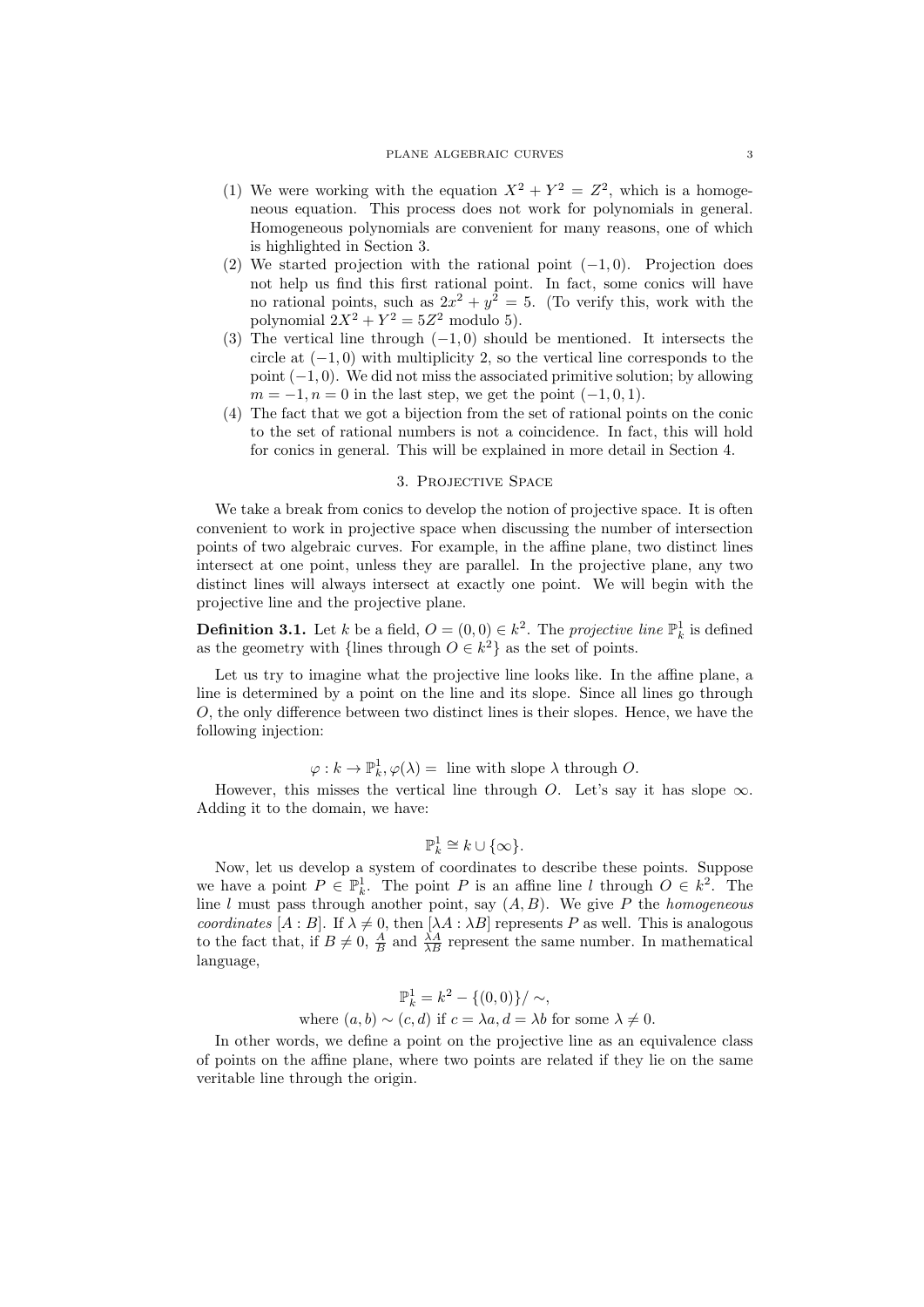The advantage of using homogeneous coordinates is that it describes projective points without the use of infinity, making them easier to use in algebraic manipulation. Homogeneous coordinates treat all points equally, which is also true for the original definition of the projective line.

Now we will move to a more interesting concept, the projective plane. As the projective line is an 'extension' of the affine line, the projective plane is also an 'extension' of the affine plane. The process is similar.

**Definition 3.2.** Let k be a field,  $O = (0,0,0) \in k^3$ . The projective plane  $\mathbb{P}_k^2$ is defined as the geometry with {lines through  $O \in k^3$ } as the set of points and {planes through  $O \in k^3$ } as the set of lines.

Let us try to imagine what the projective plane looks like. Let  $P \in \mathbb{P}_k^2$ . Then P is a line l through  $O \in k^3$ . Let  $(A, B, C)$  be a nonzero point on l. There are two cases to consider.

If  $C \neq 0$ , then l intersects the plane  $Z = 1$  in  $k^3$  at the unique point  $(\frac{A}{C}, \frac{B}{C}, 1)$ . Make sure to understand why the choice of  $(A, B, C)$  does not matter. We conclude that if  $C \neq 0$ , then P corresponds to  $(\frac{A}{C}, \frac{B}{C}) \in k^2$ . If  $C = 0$ , then the entire line lies on the plane  $Z = 0$ . This case is just the projective line. In summary, we have:

$$
\mathbb{P}^2_k\cong k^2\cup \mathbb{P}^1_k.
$$

We will develop coordinates for points on the projective plane similarly. Suppose we have a point  $P \in \mathbb{P}_k^2$ . The point P is an affine line l through  $O \in k^3$ . The line l has to pass through another point, say  $(A, B, C)$ . We give P the homogeneous coordinates  $[A : B : C]$ . If  $\lambda \neq 0$ , then  $[\lambda A : \lambda B : \lambda C]$  represents P as well. In mathematical language,

$$
\mathbb{P}_k^2 = k^3 - \{(0,0,0)\} / \sim,
$$

where  $(a, b, c) \sim (d, e, f)$  if  $d = \lambda a, e = \lambda b, f = \lambda c$  for some  $\lambda \neq 0$ .

Lastly, let us compare the geometries of the affine plane and the projective plane. In the affine plane, we have two familiar axioms:

- (1) Axiom 1: For every distinct pair of points  $P, Q$ , there exists a unique line  $l$  such that both  $P$  and  $Q$  lie on  $l$ .
- (2) Axiom 2: For every line  $l$  and point  $P$  not on  $l$ , there exists a unique line m such that  $l$  is parallel to m.

Let us see which axioms hold in the projective plane.

Let  $P, Q \in \mathbb{P}^2_k$  be two distinct points. Suppose projective points  $P, Q$  correspond to affine lines  $l, m$ , respectively. Since lines  $l, m$  intersect at  $O$ , there exists a unique plane (through  $O$ ) that contains  $l, m$ . This affine plane corresponds to a projective line, hence, Axiom 1 is satisfied.

Let  $l', m' \subseteq \mathbb{P}^2_k$  be two distinct lines. Suppose they correspond to affine planes  $P', Q'$ , respectively. Since planes  $P', Q'$  intersect at O, they intersect at a line (through  $O$ ). This line corresponds to a projective point, hence, *every* pair of lines intersect, so there is no notion of parallel lines and Axiom 2 is not satisfied.

In summary, the following two axioms hold in the projective plane.

- (1) Axiom 1: For every distinct pair of points  $P, Q$ , there exists a unique line  $l$  such that both  $P$  and  $Q$  lie on  $l$ .
- (2) Axiom 2: Every distinct pair of lines  $l, m$  intersect at a point.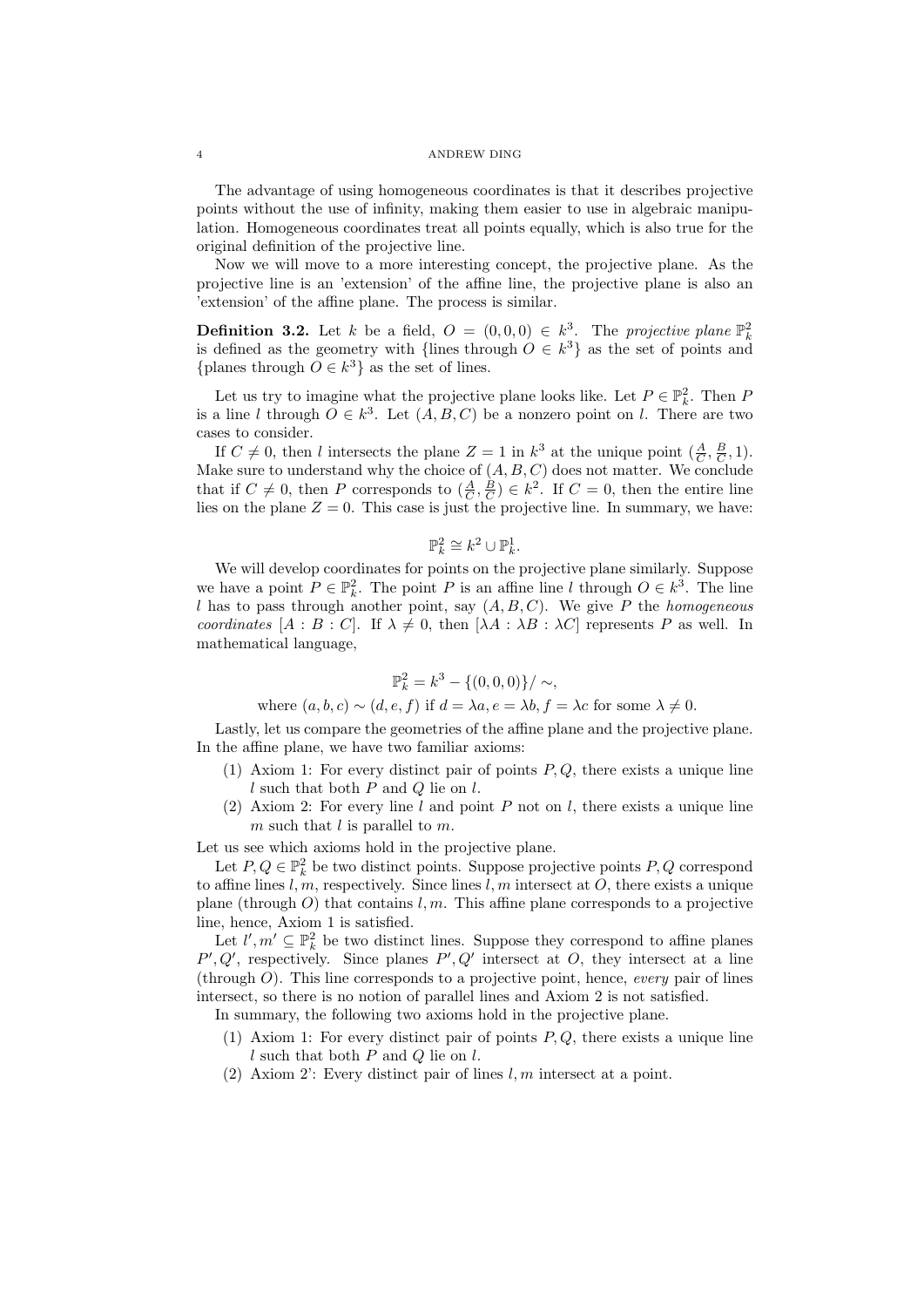#### PLANE ALGEBRAIC CURVES 5

### 4. Lines and Conics

The following treatment is taken from Miles Reid's Algebraic Geometry [1].

**Definition 4.1.** A form of degree d is a homogeneous polynomial of degree d.

**Definition 4.2.** A line  $L \subseteq \mathbb{P}^2$  is the set given by  $\{[X : Y : Z] : H(X, Y, Z) = 0\},\$ where  $H$  is a linear form.

**Definition 4.3.** A *conic*  $C \subseteq \mathbb{P}^2$  is the set given by  $\{[X : Y : Z] : Q(X, Y, Z) = 0\},\$ where  $Q$  is a quadratic form.

We must see if they are well-defined before continuing. If  $\lambda \neq 0$ , then  $[X : Y : Z]$ and  $[\lambda X, \lambda Y, \lambda Z]$  represent the same point in  $\mathbb{P}^2$ . Therefore, we must check that  $(X, Y, Z)$  is a solution to H if and only if  $(\lambda X, \lambda Y, \lambda Z)$  is a solution, in other words,

(4.4) 
$$
H(X, Y, Z) = 0 \Leftrightarrow H(\lambda X, \lambda Y, \lambda Z) = 0.
$$

Fortunately,  $H(X) = aX + bY + cZ$ , where  $a, b, c \in k$ , so the following holds:

$$
H(\lambda X, \lambda Y, \lambda Z) = a(\lambda X) + b(\lambda Y) + c(\lambda Z) = \lambda(aX + bY + cZ) = \lambda H(X, Y, Z).
$$

Since  $\lambda \neq 0$ , (4.4) is satisfied. Similarly,  $Q(X, Y, Z) = aX^2 + bXY + cXZ + dY^2 +$  $eYZ + fZ^2$ , and we have the following:

$$
Q(\lambda X, \lambda Y, \lambda Z) = \lambda^2 Q(X, Y, Z) = 0 \Leftrightarrow Q(X, Y, Z) = 0.
$$

Again,  $\lambda \neq 0$ . Therefore, the concepts of line and conic are well-defined. In fact, the set of zeroes for a form of any degree is well-defined. The key property is homogeneity.

Conics may be either nondegenerate or degenerate. Degenerate conics are conics that can be expressed as a finite union of points and lines. They include (but are not limited to) pair of lines  $(XY = 0)$ , or a 'double line'  $(X^2 = 0)$ . We will often work with nondegenerate conics.

**Definition 4.5.** Define  $S_2 = \{$ quadratic forms $\} \subseteq k[X, Y, Z]$ .

Note that any element  $Q \in S_2$  can be written in the form  $aX^2 + bXY + cXZ + cY$  $dY^2 + eYZ + fZ^2$  where  $a, b, c, d, e, f \in k$ . Therefore,  $S_2$  is a vector space over k of dimension 6.

Let  $P_0 = [X_0 : Y_0 : Z_0] \in \mathbb{P}_k^2$ . Define  $S_2(P_0) = \{Q \in S_2 : Q(X_0, Y_0, Z_0) = 0\}$ . So we have the following necessary condition.

$$
F(X_0, Y_0, Z_0) = aX_0^2 + bX_0Y_0 + \dots + fZ_0^2 = 0.
$$

If  $P_0$  is fixed, then this is a linear equation in the variables  $(a, b, c, d, e, f)$ . This constraint gives us  $\dim(S_2(P_0)) = 5$ .

Let  $P_1, \ldots, P_n \in \mathbb{P}_k^2$ . Similarly, define

**Definition 4.6.**  $S_2(P_0, \ldots, P_n) = \{Q \in S_2 : Q(P_i) = 0\}$  for  $i = 1, \ldots, n$ .

We have *n* linear equations in the variables  $(a, b, c, d, e, f)$ . We have proved the following proposition.

# **Proposition 4.7.**  $dim(S_2(P_1, ..., P_n)) \ge 6 - n$ .

Now let us take a step back and prove an important result about forms of degree  $d$  in  $U, V$  and the projective line.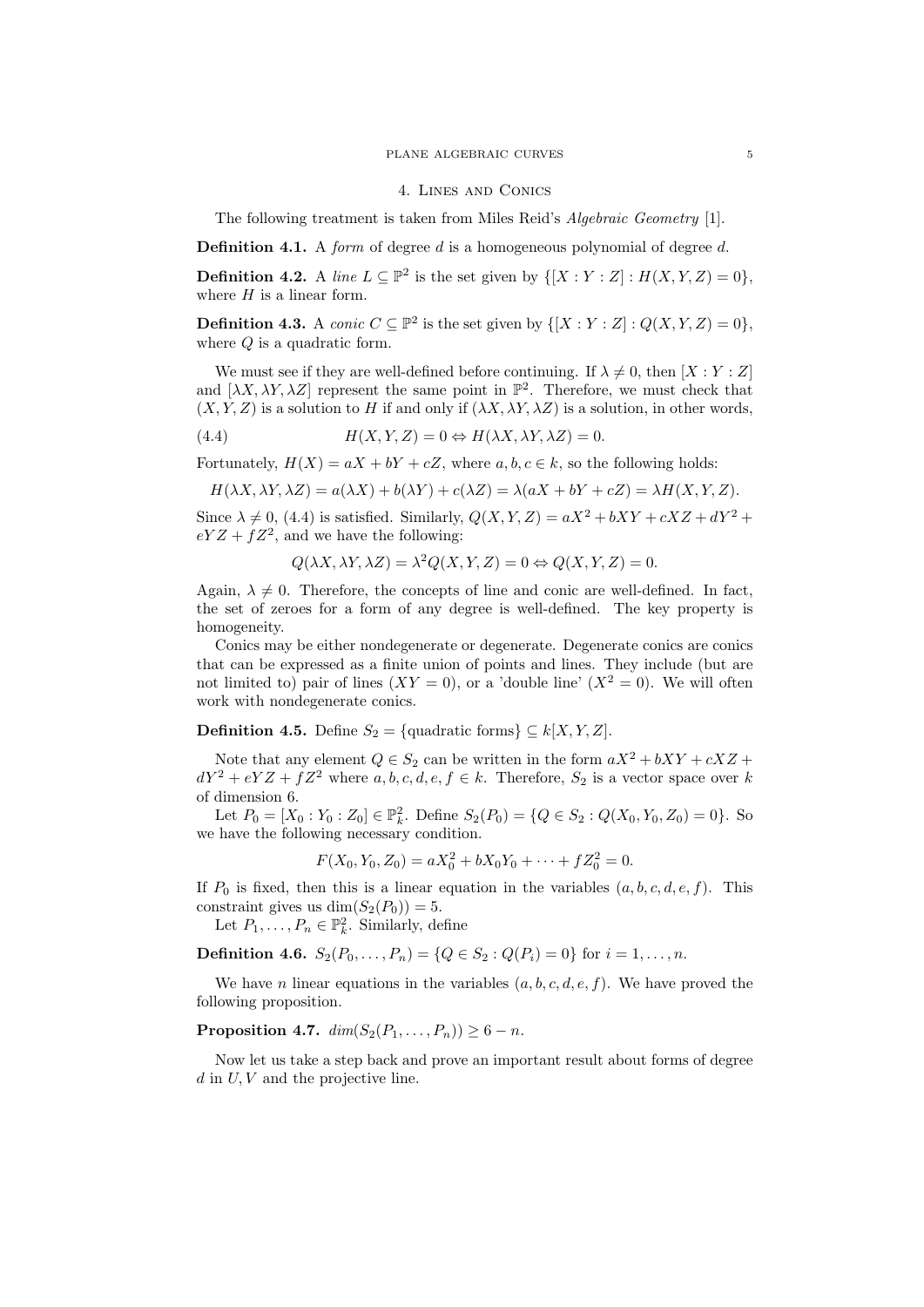Let  $F(U, V) \in k[U, V]$  be a form of degree d. Then F can be expressed in the following manner.

 $F(U,V) = a_d U^d + a_{d-1} U^{d-1} V + \cdots + a_1 U V^{d-1} + a_0 V^d$ , where  $a_i \in k$  for  $i = 1, \ldots, d$ .

Using the substitution  $u = U/V$  and dividing through by  $V^d$ , we get an association between the homogeneous  $F(U, V)$  and the inhomogeneous  $f(u)$ .

 $f(u) = a_d u^d + \cdots + a_0$ , where  $a_i \in k$  for  $i = 1, \ldots, d$ .

Polynomials in one variable are much more familiar to us. Let  $c \in k$ .

$$
f(c) = 0 \Leftrightarrow (u - c)|f(u) \Leftrightarrow (U - cV)|F(U, V) \Leftrightarrow F(c, 1) = 0.
$$

$$
F(1,0) = 0 \Leftrightarrow V|F(U,V) \Leftrightarrow a_d = 0 \Leftrightarrow \deg(f(u)) < d.
$$

Now we define the *multiplicity* of a root of  $F$  as follows.

- (1) The multiplicity of the corresponding c in f or
- (2) if [1:0] is a root, then its multiplicity is  $d \deg(f)$ .

**Proposition 4.8.** Let  $F(U, V)$  be a form of degree d in  $U, V$ . Then F has at most d roots, counting multiplicities, on  $\mathbb{P}^1_k$ , with equality if k is algebraically closed.

*Proof.* Let  $m_{\infty}$  be the multiplicity of the point [1 : 0]. Then F and its roots are associated with the inhomogeneous  $f(u)$  over one variable and its roots. The polynomial f has degree  $d - m_{\infty}$  and hence has at most that many roots, with equality if k is algebraically closed. Therefore,  $F$  has a total of at most  $d$  roots,  $\Box$  counting multiplicities.  $\Box$ 

Now we can prove Bezout's Theorem for small cases, in particular, when one of the curves is a line or nondegenerate conic.

**Theorem 4.9.** Bezout's Theorem (small cases). Let  $L \subseteq \mathbb{P}^2_k$  be a line (respectively,  $C \subseteq \mathbb{P}^2_k$  be a nondegenerate conic), and  $D \subseteq \mathbb{P}^2_k$  a curve defined by

 $D = \{ [X : Y : Z] \in \mathbb{P}_k^2 : G_d(X, Y, Z) \},$  where  $G_d$  is a form of degree d.

Assume that  $L \nsubseteq D$  ( $C \nsubseteq D$ ). Then

$$
|\{L \cap D\}| \le d \quad (|\{C \cap D\}| \le 2d)
$$

 $Equality$  holds if we count multiplicities and  $k$  is algebraically closed.

Proof. The key to the proof is to parametrize the line (conic) and then use the previous proposition.

L is represented by  $H = 0$ , where H is a linear form on X, Y, Z. We wish to parametrize  $L$ . We can do this in the following way:

 $X = a(U, V), Y = b(U, V), Z = c(U, V),$  where a, b, c are linear forms.

Since any nondegenerate conic is parametrically equivalent to  $XZ = Y^2$ , which can be parametrized by  $X = U^2, Y = UV, Z = V^2$ , we have

$$
\begin{pmatrix} X \\ Y \\ Z \end{pmatrix} = M \begin{pmatrix} U^2 \\ UV \\ V^2 \end{pmatrix}
$$
 where *M* is a nonsingular 3x3 matrix.

Therefore, we have

 $X = a(U, V), Y = b(U, V), Z = c(U, V),$  where a, b, c are quadratic forms.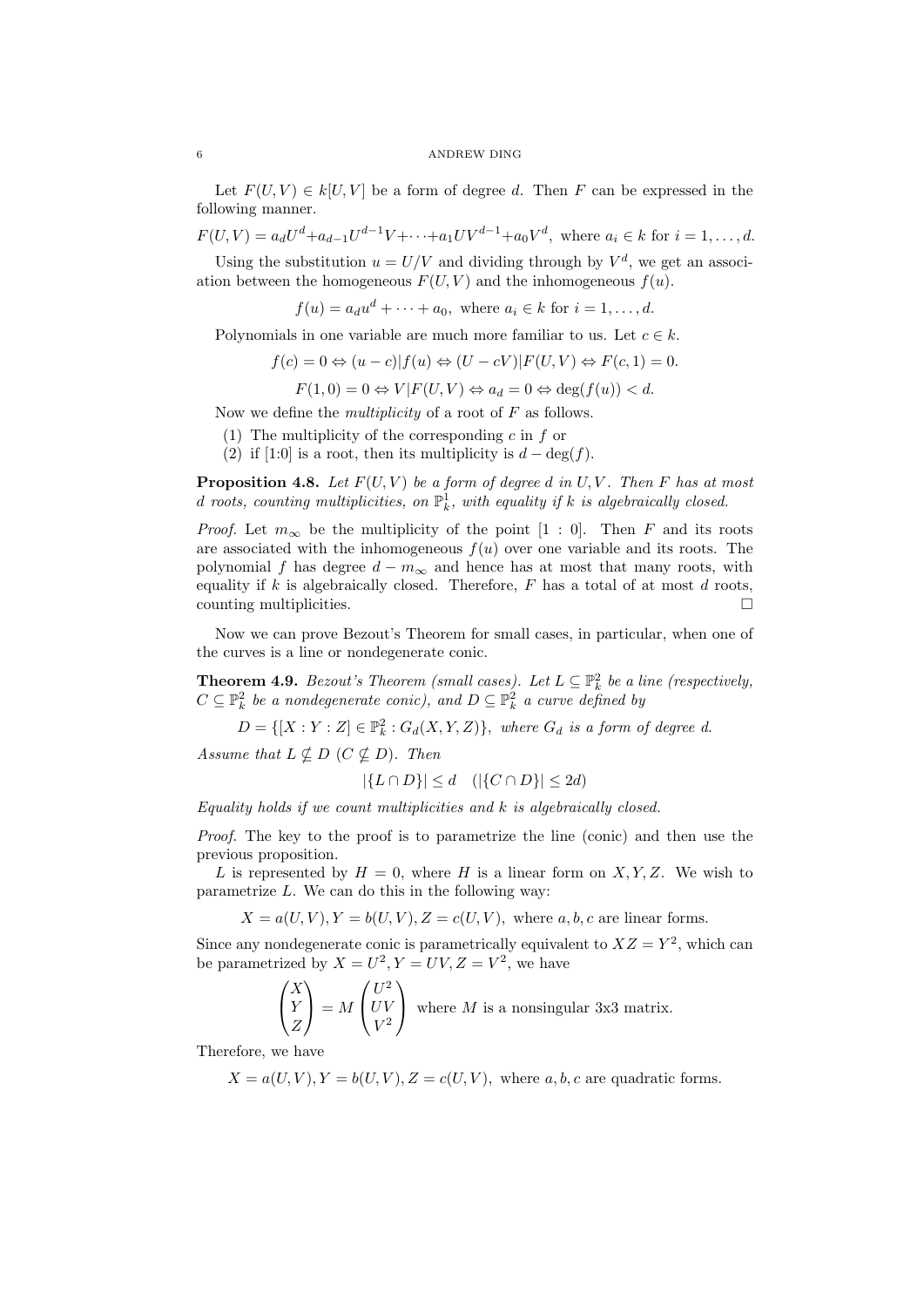To find the intersection points of L and D (respectively, C and D), we want to find  $(U,V)\in \mathbb{P}^1_k$  such that

$$
F(U, V) = G_d(a(U, V), b(U, V), c(U, V)) = 0.
$$

 $F$  is a form of degree d (respectively, 2d), so by the previous proposition, there are at most  $d(2d)$  roots, with equality if we count multiplicities and k is algebraically  $\Box$ closed.

- Remark 4.10. (1) We can use this theorem to show that we can parametrize any nondegenerate conic  $C \subseteq \mathbb{P}_k^2$ . Let  $P \in C$ , L be a line through P. We have  $L \nsubseteq C$  because C is nondegenerate. By Bezout's Theorem, L must intersect  $C$  at two points, one of which is  $P$ . The set of lines through  $P \in \mathbb{P}^2_k$  is just the projective line, so we have a bijection between  $C$  and the projective line. If  $k' \subseteq k$  is a subfield and there exists a  $k'$ -point, then we can find all points on  $C$  with coordinates in  $k'$  by setting  $P$  to be a  $k'$ -point and using projection in a similar manner to Example 2.1.
	- (2) Bezout's Theorem actually states that the number of intersection points between curves of degree  $m$  and  $n$  is  $mn$ , given that we work in an algebraically closed field, count multiplicities, and work in projective space. An additional condition is that the two curves do not 'share components'. For example, a degenerate conic can be either a line pair or a 'double line'. The intersection of a degenerate conic and one of its line components can be infinite, so that case must be eliminated. The theorem in full generality requires different reasoning than the proof above.

Corollary 4.11. If  $|\{L \cap D\}| > d$  ( $|\{C \cap D\}| > 2d$ ), then  $L \subseteq D$  ( $C \subseteq D$ ).

Corollary 4.12. Let  $P_1, \ldots, P_5$  be distinct points such that no four are collinear. There exists at most one conic passing through  $P_1, \ldots, P_5$ 

*Proof.* We will use contradiction. Suppose that  $C_1, C_2$  are two conics with  $C_1 \neq C_2$ and  $\{P_1, \ldots, P_5\} \subseteq C_1 \cap C_2$ .

(1) Case 1:  $C_1$  or  $C_2$  is non-degenerate. Assume WLOG that  $C_1$  is nondegenerate. Then  $C_1$  is projectively equivalent to the curve

$$
C_1 = \{ (U^2, UV, V^2) : (U, V) \in \mathbb{P}_1^k \}.F
$$

By the previous corollary,  $C_1 \subseteq C_2$ . Let  $Q_2$  be the equation of  $C_2$ , this implies  $Q_2(U^2, UV, V^2) = 0$ . By a calculation (see Lemma 6.3 for justification),  $(XZ - Y^2)|Q_2$ . Since both are quadratics,  $Q_2$  is a scalar multiple of  $XZ - Y^2$ , but this implies  $C_1 = C_2$ , a contradiction.

(2) Case 2:  $C_1$  and  $C_2$  are degenerate. After some casework, both conics must be line pairs. If all four lines are distinct, then each line of  $C_1$  intersects  $C_2$  twice, making a total of four intersection points. Therefore, they must share a line. We have

$$
C_1 = L_0 \cup L_1, C_2 = L_0 \cup L_2,
$$
  

$$
C_1 \cap C_2 = L_0 \cup (L_1 \cap L_2).
$$

Since  $L_1, L_2$  are distinct, they intersect at one point. Then the other four points of intersection lie on  $L_0$ , a contradiction.

 $\Box$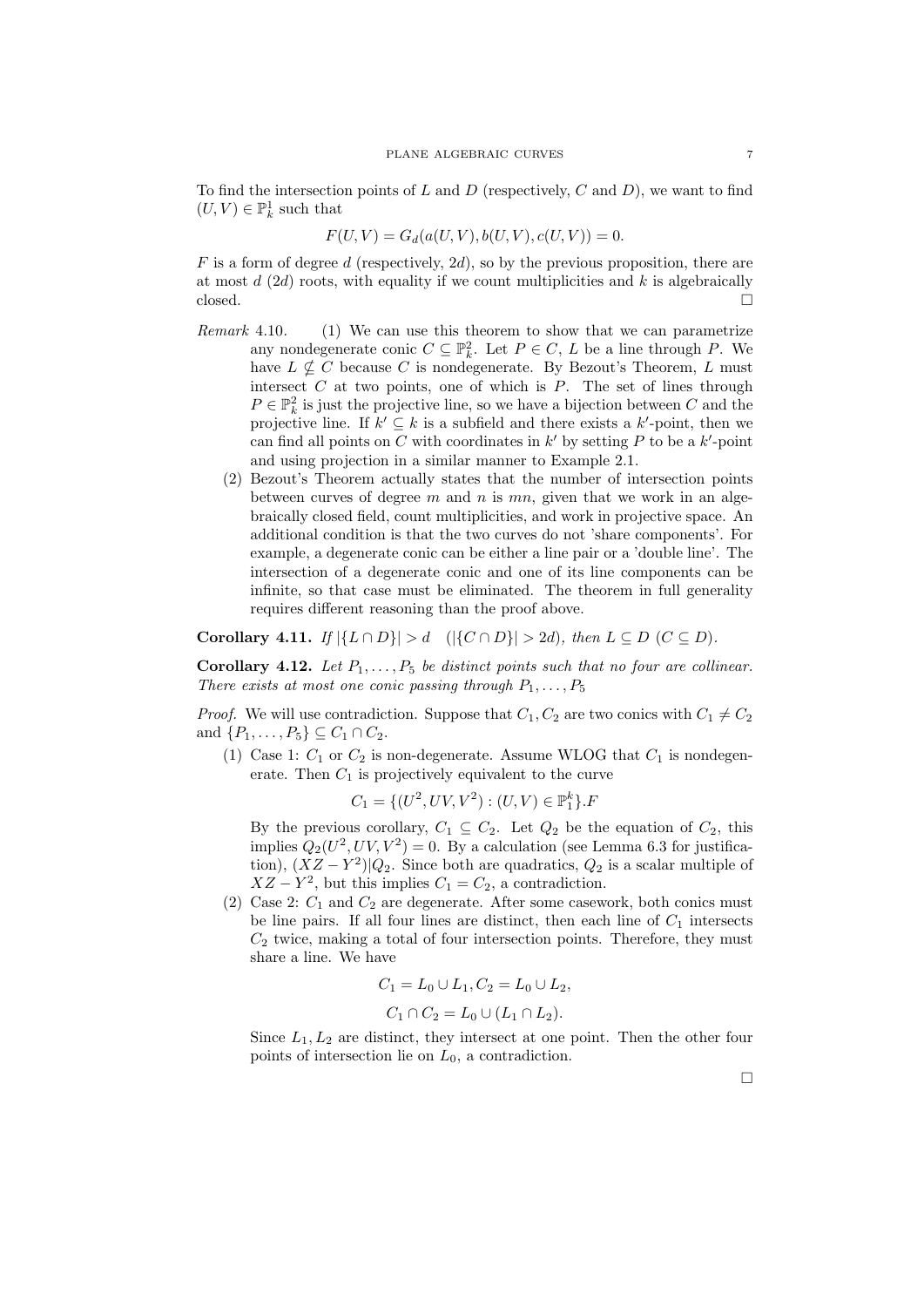**Corollary 4.13.** If  $n \leq 5$  and no four points are collinear, then

$$
dim(S_2(P_1,\ldots,P_n))=6-n.
$$

*Proof.* We already proved that  $\dim(S_2(P_1, \ldots, P_n)) \geq 6-n$ . The intuition is that if the points are general enough, equality holds. If  $n = 5$ , then the previous corollary implies that  $\dim(S_2(P_1, \ldots, P_n)) \leq 1$  and we are done. If  $n \leq 5$ , then we add points  $P_{n+1}, \ldots, P_5$ , while keeping the condition that no four points are collinear. Each additional point imposes at most one linear condition, we have

$$
1 = \dim(S_2(P_1, \dots, P_5)) \ge \dim(S_2(P_1, \dots, P_n)) - (5 - n)
$$

$$
\Rightarrow 6 - n \ge \dim(S_2(P_1, \dots, P_n)).
$$

Since we have already proved the other direction, we are done.  $\Box$ 

This shows that five general points determine a conic. For conics, general means that no four points are collinear. If three points are collinear, we get a line pair.

### 5. Parametrization of Singular Cubics

**Definition 5.1.** A cubic  $C \subseteq \mathbb{P}^2$  is the set given by  $\{[X : Y : Z] : F(X, Y, Z) = 0\},\$ where  $F$  is a cubic form.

Again, there are nondegenerate and degenerate cubics. Degenerate cubics are cubics that can be expressed as a finite union of points, lines, and conics. They include (but are not limited to) line triplets  $(XY(X+Y) = 0)$ , 'triple lines'  $(X^3 =$ 0), and unions of a line and a conic  $(Z(X^2 + Y^2) = 0)$ .

We will consider cubics of the following form.

$$
y^2 = x^3 + ax + b, \text{ where } a, b \in k
$$

We will not prove it, but there are three types of nondegenerate cubics: nodal cubics, cuspidal cubics, and elliptic curves. In fact, we can parametrize the first two types of cubics.

**Example 5.2.** Parametrize the *nodal cubic*  $y^2 = x^3 + x^2$ .

By the same method as the conic, we substitute the equation for a generic line through (0,0),  $y = \lambda x$ , into the equation of the cubic and solve for x. We obtain the following.

$$
x^3 + (-\lambda^2 + 1)x^2 = 0.
$$

Counting multiplicity, the solutions are  $x = 0, 0, \lambda^2 - 1$ . So the points of intersection are  $(0,0), (0,0), (\lambda^2-1,\lambda^3-\lambda^2)$ . Therefore, to parametrize the curve, we send  $\lambda$  to  $(\lambda^2 - 1, \lambda^3 - \lambda^2)$ .

**Example 5.3.** Parametrize the *cuspidal cubic*  $y^2 = x^3$ .

By the same method as the conic, we substitute the equation for a generic line through  $(0, 0)$ ,  $y = \lambda x$ , into the equation of the cubic and solve for x. We obtain the following.

$$
x^3 + (-\lambda^2)x^2 = 0
$$

Counting multiplicity, the solutions are  $x = 0, 0, \lambda^2$ . So the points of intersection are  $(0,0), (0,0), (\lambda^2, \lambda^3)$ . Therefore, to parametrize the curve, we send  $\lambda$  to  $(\lambda^2, \lambda^3)$ .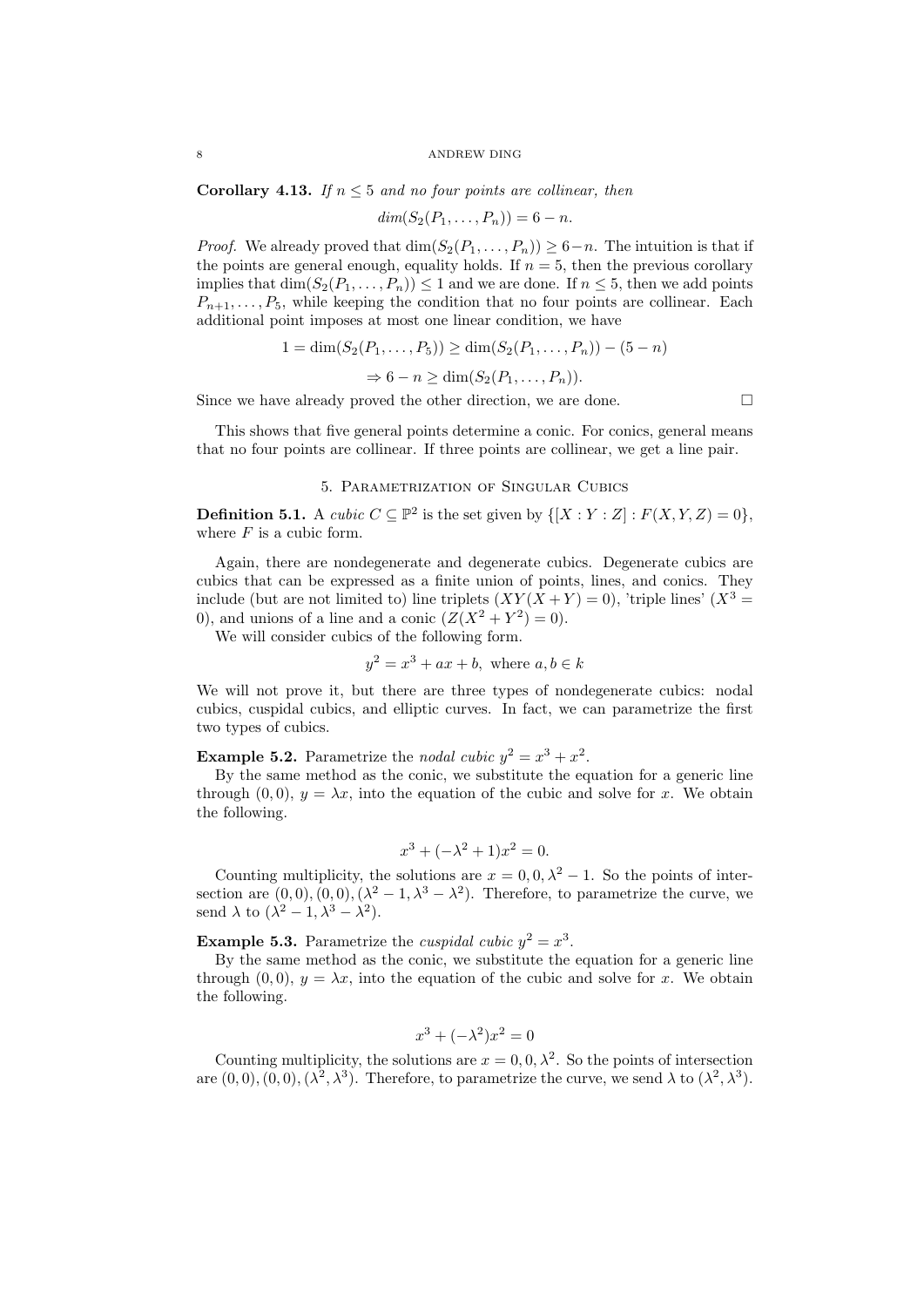We can make a few important observations. The reason this parametrization is possible over an arbitrary field is because we have to solve the equations  $x^3 +$  $(-\lambda^2 + 1)x^2 = 0$  and  $x^3 + (-\lambda^2)x^2 = 0$ , which can be completely factored. The line intersects the cubic in at most two points because  $(0, 0)$  is an intersection point of multiplicity two. (This can be seen in the  $x^2$  factor that appears in the two equations above.) So any line through (0, 0) intersects the cubic at one other point. Lastly, unlike the conic, we cannot choose an arbitrary rational point; as mentioned above, most lines intersect the cubic at three distinct points over an algebraically closed field. For example, over  $\mathbb{C}$ , the line through  $(-1, 0)$  with slope 1 intersects  $y^2 = x^3 + x^2$  thrice and the line through  $(1,1)$  with slope 2 intersects  $y^2 = x^3$ thrice. In fact, all above intersections are  $\mathbb R\text{-points}.$ 

Take the curve  $y^2 = x^3$ . Let's look at the cubic in the projective plane instead of the affine plane. This corresponds to the homogeneous polynomial  $Y^2Z = X^3$ . To find where this curve intersects the line at infinity, we plug in  $Z = 0$  and get that  $X^3 = 0$ . So  $[0:1:0]$  is in the cubic as well as the familiar affine part. So every vertical line intersects the cubic at three points:  $[X:Y:Z], [X:-Y:Z], [0:$ 1 : 0], which was promised by Bezout's Theorem. We have a similar result with  $y^2 = x^3 + x^2$ . Note that our intuition in R fails us here; it is necessary that the field is algebraically closed to get exactly three points of intersection.

## 6. Cayley-Bacharach Theorem

The Cayley-Bacharach Theorem states that, given certain conditions, if two cubics intersect in exactly nine points, then any cubic that passes through any eight of the points must pass through the ninth. This will be an essential step in proving Pascal's Theorem and associativity of the group law on the cubic.

The following treatment is taken from Miles Reid's Algebraic Geometry [1].

**Definition 6.1.** Define  $S_d = \{\text{forms of degree d}\}\subseteq k[X, Y, Z].$ 

Recall that a form is just a homogeneous polynomial.

Note that any element  $F \in S_d$  can be written in the form  $\sum a_{i,j,k} X^i Y^j Z^k$  where  $a_{i,j,k} \in k$  and the sum is taken over all nonnegative  $i, j, k$  with  $i + j + k = d$ . Therefore,  $S_d$  is a vector space over k. Using combinatorics,  $\dim(S_d) = \binom{d+2}{2}$ . For now, we will consider 0 a homogeneous polynomial of degree d for any  $d$ .

**Definition 6.2.** Let  $P_1, \ldots, P_n \in \mathbb{P}^2_k$ . Define

$$
S_d(P_1,\ldots,P_n) = \{F \in S_d : F(P_i) = 0 \text{ for } i = 1,\ldots,n\}.
$$

In a similar manner to the conic case, each  $P_i$  imposes a linear condition on  $S_d$ , so  $\dim(S_d) \geq {d+2 \choose 2} - n$ .

**Lemma 6.3.** Suppose k is an infinite field and  $F \in S_d$ .

- (1) Let  $L \subseteq \mathbb{P}^2_k$  be a line, and H be the equation of L. If  $F(P) = 0$  for all P on L, then F is divisible by H in  $k[X, Y, Z]$ . In other words,  $F = HF'$ , where  $F' \in S_{d-1}.$
- (2) Let  $C \subseteq \mathbb{P}^2_k$  be a nondegenerate conic, and Q be the equation of C. If  $F(P) = 0$  for all P on C, then F is divisible by Q in k[X, Y, Z]. In other words,  $F = QF'$ , where  $F' \in S_{d-2}$ .
- *Proof.* (1) By change of coordinates, we can assume  $H = X$ . There exists a unique expression  $F = HF'_{d-1} + G(Y, Z)$  because we can move all the terms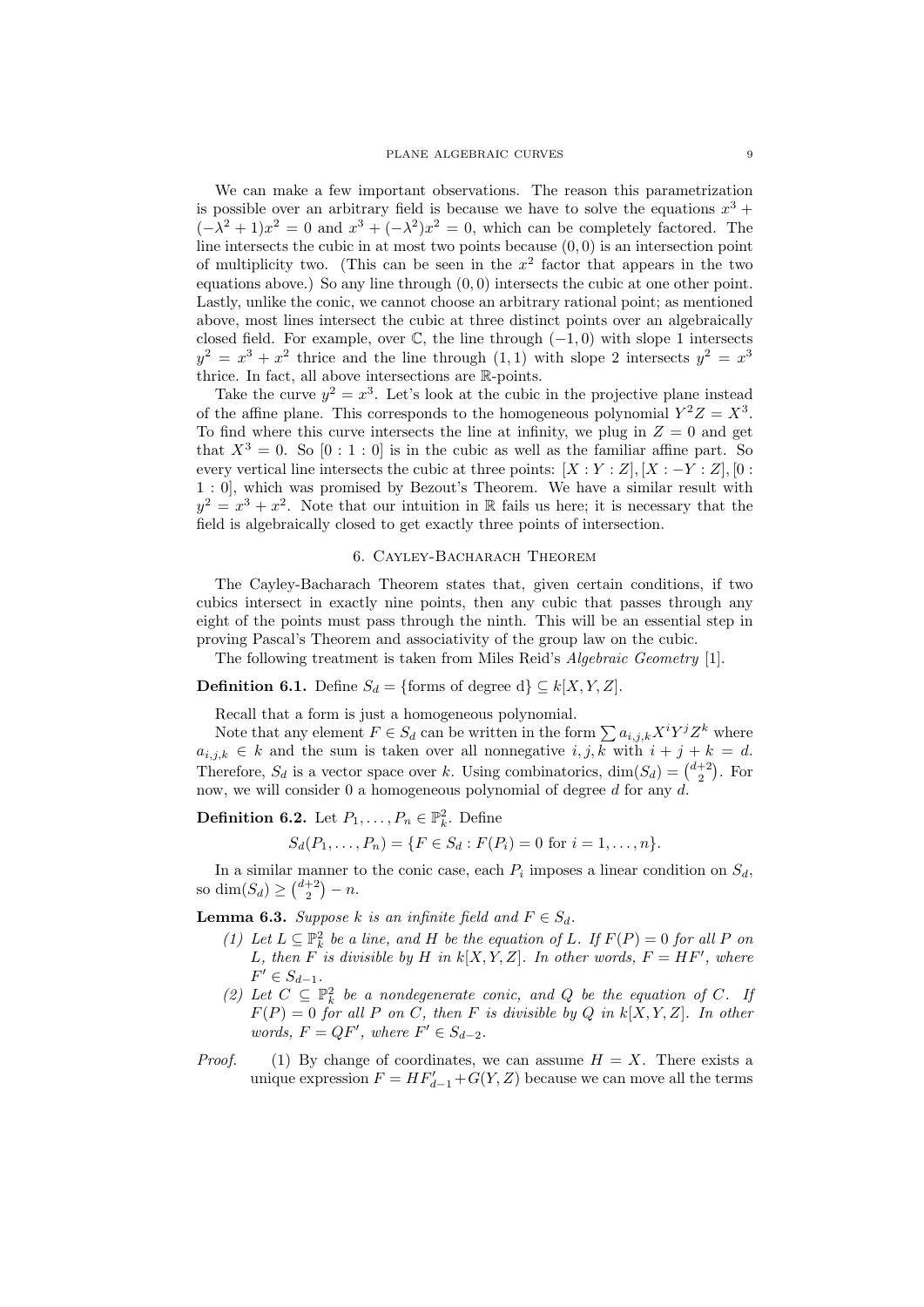with X in the first part and we are left with an expression in  $Y, Z$ . We have the following.

$$
F \equiv 0 \text{ on L } \Leftrightarrow G \equiv 0 \text{ on L } \Leftrightarrow G(Y, Z) = 0.
$$

The last step holds because if  $G \neq 0$ , then it has at most d zeroes on  $\mathbb{P}^1_k$ , but since k is infinite, so is  $\mathbb{P}_k^1$ .

(2) By change of coordinates, we can assume  $Q = XZ - Y^2$ . There exists a unique expression  $F = QF'_{d-2} + A(X, Z) + Y \cdot B(X, Z)$  because we can substitute  $Q - XZ$  for  $Y^2$  and we are left with terms of degree less than or equal to one in Y. Parametrize C by  $X = U^2, Y = UV, Z = V^2$ . We have the following.

$$
F \equiv 0 \text{ on } C \Leftrightarrow A(U^2, V^2) + UV \cdot B(U^2, V^2) \Leftrightarrow
$$

 $A(U^2, V^2) + UV \cdot B(U^2, V^2) = 0 \in k[U, V] \Leftrightarrow A(X, Z) = 0 = B(X, Z).$ 

The last step holds because  $A(U^2, V^2)$  only contains terms where exponents of both U and V are even, while  $UV \cdot B(U^2, V^2)$  only contains terms where neither exponent is even.

 $\Box$ 

Corollary 6.4. Let  $P_1, \ldots, P_n \in \mathbb{P}^2_k$ . Fix d. Consider  $S_d(P_1, \ldots, P_n)$ .

(1) Let  $L \subseteq \mathbb{P}^2_k$  be the line given by  $H = 0$ . If  $P_1, \ldots, P_a \in L, P_{a+1}, \ldots, P_n \notin L$ with  $a > d$ , then we have

$$
S_d(P_1, \ldots, P_n) = H \cdot S_{d-1}(P_{a+1}, \ldots, P_n).
$$

(2) Let  $C \subseteq \mathbb{P}^2_k$  be the nondegenerate conic given by  $Q = 0$ . If  $P_1, \ldots, P_a \in$  $L, P_{a+1}, \ldots, P_n \notin L$  with  $a > 2d$ , then we have

$$
S_d(P_1, \ldots, P_n) = Q \cdot S_{d-2}(P_{a+1}, \ldots, P_n).
$$

*Proof.* We start with the line case. Suppose  $F$  is homogeneous of degree d and that D is the curve given by  $F = 0$ . If D intersects L at  $P_1, \ldots, P_a$  where  $a > d$ , then by Bezout's Theorem, L must be a component of D, that is,  $L \subseteq D$ . By the previous lemma, we have  $F = H \cdot F'$ , where  $F' \in S_{d-1}$ . Since  $P_{a+1}, \ldots, P_n \notin L$ , we have  $F' \in S_{d-1}(P_{a+1}, \ldots, P_n)$ . The conic case follows similarly.

**Proposition 6.5.** Let k be an infinite field,  $P_1, \ldots, P_8 \in \mathbb{P}^2_k$  be eight distinct points. If no four of the points are collinear and no seven of the points are conconic, then

$$
dim(S_3(P_1,\ldots,P_8))=2.
$$

Proof. We know that

$$
\dim(S_3(P_1,\ldots,P_8))\geq \binom{3+2}{2}-8=10-8=2,
$$

so it is sufficient to show  $\dim(S_3(P_1, \ldots, P_8)) \leq 2$ .

(1) Case 1: No three of the points are collinear and no six of the points are conconic. This is the general case. Suppose for contradiction that  $S_3(P_1, ..., P_8) \geq 3$ . Let  $P_9, P_{10}$  be two points on the line  $L = P_1 P_2$ . We have

$$
\dim(S_3(P_1,\ldots,P_{10})) \ge \dim(S_3(P_1,\ldots,P_8)) - 2 \ge 3 - 2 \ge 1.
$$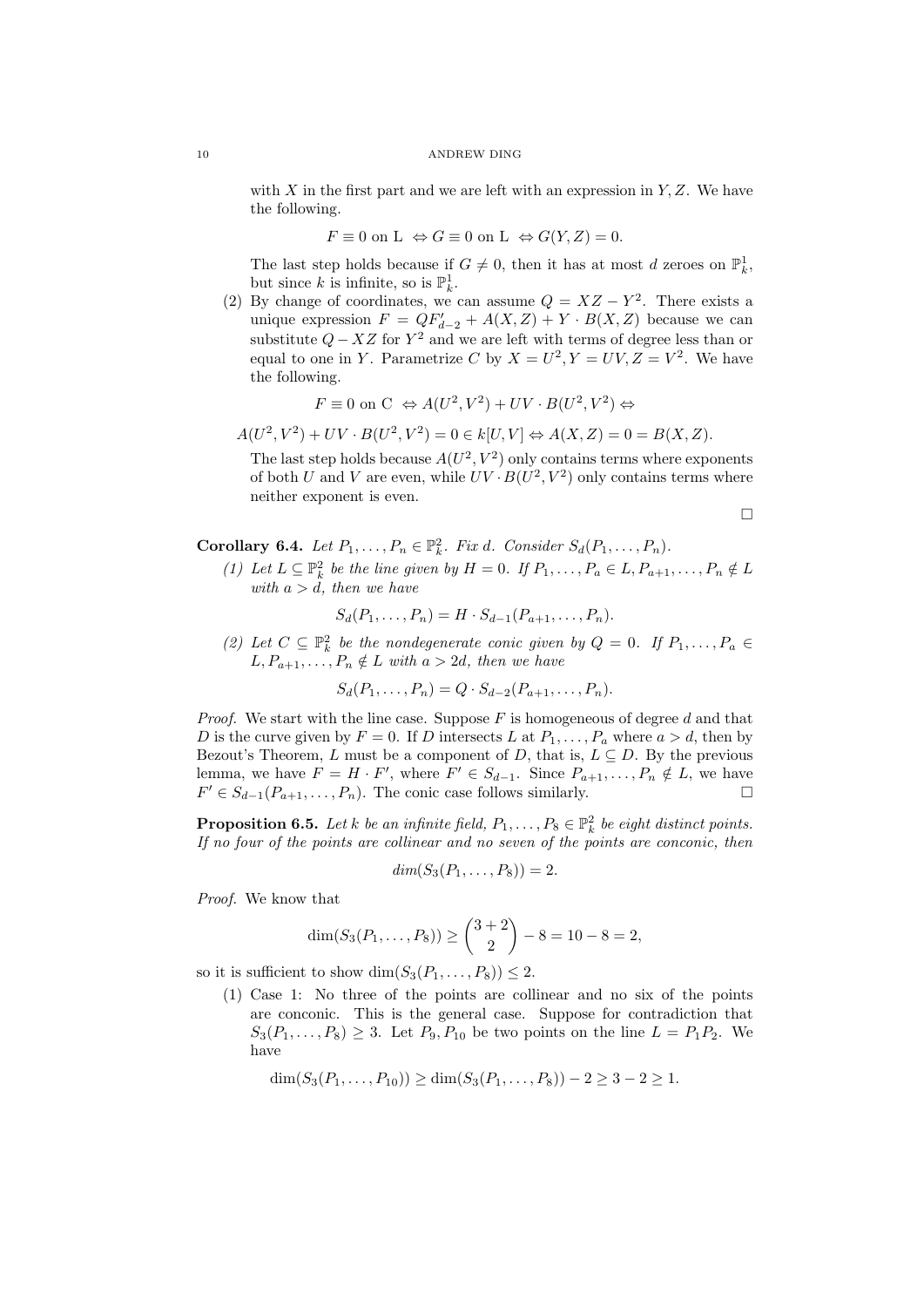This implies that there exists nonzero  $F \in S_3(P_1, \ldots, P_{10})$ . By the previous corollary,  $F = H \cdot Q$  where  $Q \in S_2(P_3, \ldots, P_8)$ . Now we have a contradiction: If Q is nondegenerate, then there exist seven conconic points, and if Q is a line pair or double line, then there exist three collinear points.

(2) Case 2:  $P_1, P_2, P_3 \in L$  are collinear. Let L be the line given by the equation  $H = 0$ . Let  $P_9$  be another point on L. By the previous corollary,

$$
S_3(P_1,\ldots,P_9) = H \cdot S_2(P_4,\ldots,P_8).
$$

Since no four of  $P_4, \ldots, P_8$  are collinear, we have

$$
\dim(S_2(P_4,\ldots,P_8))=1,
$$

because five distinct points, no four of which are collinear, determine a conic. Therefore,  $\dim(S_3(P_1, ..., P_9)) = 1$ , so  $\dim(S_3(P_1, ..., P_8)) \leq 2$ .

(3) Case 3:  $P_1, \ldots, P_6 \in C$  are conconic. Let C be the nondegenerate conic given by the equation  $Q = 0$ . Let  $P_9$  be another point on C. By the previous corollary,

$$
S_3(P_1,\ldots,P_9)=Q\cdot S_1(P_7,P_8).
$$

Since two distinct points determine a line, we have

$$
\dim(S_1(P_7, P_8)) = 1.
$$

Therefore,  $\dim(S_3(P_1, ..., P_9)) = 1$ , so  $\dim(S_3(P_1, ..., P_8)) \leq 2$ .

 $\Box$ 

**Corollary 6.6.** The Cayley-Bacharach Theorem: Let  $C_1$ ,  $C_2$  be two cubic curves that intersect at exactly nine points, that is,  $C_1 \cap C_2 = \{P_1, \ldots, P_9\}$ . Then any cubic C through  $P_1, \ldots, P_8$  also passes through  $P_9$ .

*Proof.* If any four points of  $P_1, \ldots, P_8$  were collinear, then by Bezout's Theorem, both  $C_1$  and  $C_2$  must contain the entire line, which is infinite since k is infinite. which is a contradiction to  $|C_1 \cap C_2| = 9$ . Similarly, no seven points are conconic. Therefore, the assumptions of the previous proposition are satisfied, so

$$
\dim(S_3(P_1,\ldots,P_8))=2.
$$

In other words,  $C_1, C_2$  form a basis for  $S_3(P_1, \ldots, P_8)$ , which means if C is a cubic given by  $G = 0$ , then  $G = \lambda F_1 + \mu F_2$ , where  $F_1, F_2$  are the equations for  $C_1, C_2$ , respectively. Since  $F_1, F_2$  vanish at  $P_9$ , so does  $G$ .

Note that we never required the cubics in question to be nondegenerate. In fact, it will often be useful to define a cubic as a line triplet when applying the Cayley-Bacharach Theorem.

Now we will use this result to prove Pascal's Theorem.

Suppose  $ABCDEF$  forms a hexagon in  $\mathbb{P}^2$ . Extend opposite sides until they intersect. Explicitly, define

(1)  $P$  as the intersection of  $FA$  and  $CD$ ,

(2)  $Q$  as the intersection of  $AB$  and  $DE$ .

(3)  $R$  as the intersection of  $BC$  and  $EF$ .

Theorem 6.7. If the nine points and the six lines are all distinct, then

ABCDEF conconic  $\Leftrightarrow$  PQR collinear.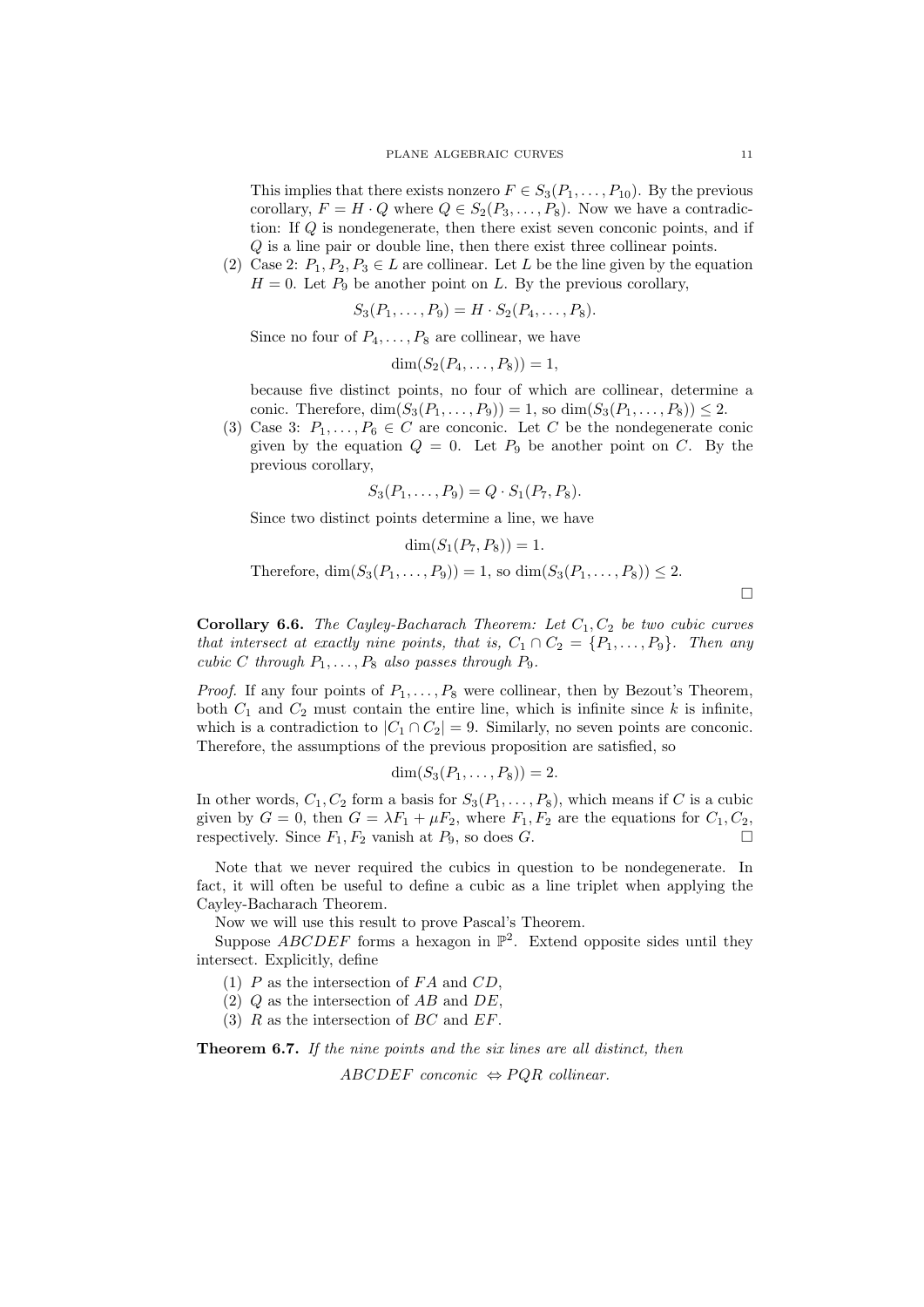Proof. Define the following two triples of lines:

$$
L_1 = PFA, L_2 = QDE, L_3 = RBC,
$$
  

$$
M_1 = PCD, M_2 = QAB, M_3 = REF.
$$

Define the two cubics:

$$
C_1 = L_1 + L_2 + L_3,
$$
  
\n
$$
C_2 = M_1 + M_2 + M_3.
$$

We now have

$$
C_1 \cap C_2 = \{A, B, C, D, E, F, P, Q, R\}.
$$

Suppose  $P, Q, R$  collinear. Let  $L = PQR$  and K be the unique conic passing through  $A, B, C, D, E$  (four points collinear would contradict the hexagon). Then  $L + K$  is a cubic passing through A, B, C, D, E, P, O, R, by the Cayley-Bacharach Theorem, it must pass through F as well. By our assumptions,  $F \notin L$ , so  $F \in K$ .

Conversely, suppose  $A, B, C, D, E, F$  conconic. Let  $K = ABCDEF$  and L be the line through P, Q. Then  $L + K$  is a cubic passing through  $A, B, C, D, E, F, P, Q$ , by the Cayley-Bacharach Theorem, it must pass through  $R$  as well. By our assumptions,  $R \notin K$  (otherwise K is a line pair, which contradicts distinctness), so  $R \in L$ .

## 7. Group Law on a Cubic

Recall that both of our examples of the nodal and cuspidal cubics had a singularity at  $(0, 0)$ . It turns out that there is a third type of cubic, called an elliptic curve. One of its defining characteristics is that it has no nonsingular points, so that our method of using projection will fail for elliptic curves. We will not prove this, but it is impossible to parametrize an elliptic curve.

Let  $k \subseteq \mathbb{C}$  be a subfield. Suppose we have a cubic form  $F \in k[X, Y, Z]$  that defines a curve  $C \subseteq \mathbb{P}^2_k$ , the set of all points where  $F = 0$ . Assume that

- $(1)$  F is irreducible.
- (2) For every point P in C, there exists a unique line L such that L is a repeated zero of  $F|_L$ .

The first condition eliminates degenerate cases, and the second condition asks for a unique tangent line  $L$ .

Now we can begin constructing the group on the points of the cubic. First, we pick an arbitrary point O in C. We will define addition below.

- (1) For any point  $P \in C$ , define  $\overline{P}$  as the third point of intersection of the line OP and the cubic C.
- (2) For any points  $P, Q \in \mathbb{C}$ , define R as the third point of intersection of the line PQ and the cubic C, and define  $P + Q = \overline{R}$ .

**Theorem 7.1.** This construction defines an abelian group law on  $C$ , with  $O$  as the identity.

Proof. We have four parts.

(1) Addition is well-defined:

If  $P \neq Q$ , then the line PQ is unique by properties of the projective plane. If  $P = Q$ , then we use the unique tangent line by (2). By Bezout's Theorem, we are guaranteed a unique third point of intersection in the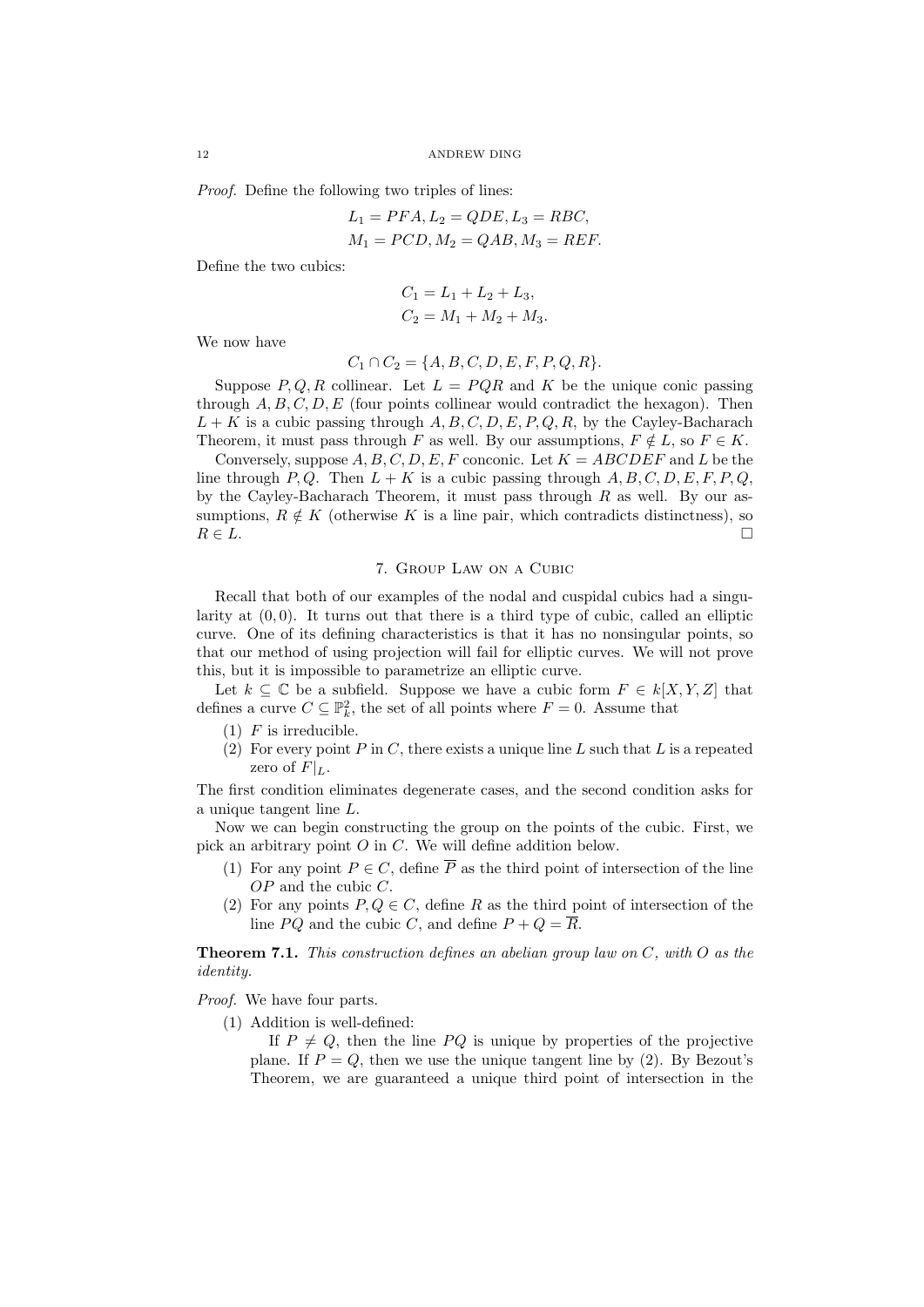algebraic closure of  $k$ . However, since the two points have  $k$ -coordinates and the cubic has coefficients in  $k$ , the third point must also be a  $k$ -point. (2) Identity:

We claim that O is the identity. For any point P, OP intersects C at  $\overline{P}$ .  $\overline{OP}$  intersects C at P, so  $O + P = P$ . Similarly,  $P + O = P$ .

(3) Inverses:

Let A' be the intersection of  $\overline{O}A$  and C. We claim that  $A' = -A$ . AA' intersects C at  $\overline{O}$ , and  $\overline{O}\overline{O}$  intersects C at O (substitute  $O=P$  in (1)).

(4) Commutativity:

This follows directly from the fact that there exists a unique line between any two distinct points (and that every element commutes with itself).

(5) Associativity

Let  $A, B, C \in \mathbb{C}$ . Here, we are concerned with 'general points', that is,  $A, B, C, R, S, Q, T$ , etc. are all distinct.

We need to draw four lines to define  $(A + B) + C = \overline{S}$ .

$$
L_1 = ABR, L_2 = RO\overline{R}, L_3 = \overline{R}CS, L_4 = SO\overline{S}.
$$

We need four additional lines to define  $A + (B + C) = \overline{T}$ .

$$
M_1 = BCQ, M_2 = QO\overline{Q}, M_3 = A\overline{Q}T, M_4 = TO\overline{T}.
$$

We want to show that  $\overline{S} = \overline{T}$ . It is enough to show  $S = T$ . We will use the Cayley-Bacharach Theorem. Construct the following degenerate cubics:

$$
D_1 = L_1 + M_2 + L_3, D_2 = M_1 + L_2 + M_3.
$$

Counting intersection points gives us

$$
C \cap D_1 = \{A, B, C, O, Q, Q, R, R, S\},\
$$

$$
C \cap D_2 = \{A, B, C, O, Q, \overline{Q}, R, \overline{R}, T\}.
$$

Assuming that  $A, B, C, O, Q, \overline{Q}, R, \overline{R}, S$  are distinct,  $D_2$  is a cubic passing through the first eight points of  $C \cap D_1$ , so it passes through S. This is only possible if  $S = T$ .

For points that are not general, we can extend the proof 'by continuity'. If  $k \subset \mathbb{C}$ , then what we would do is show that  $A+B$  is a continuous function on  $A, B$  and that the set of  $A, B, C$  such that the nine points used in the construction of  $(A+B)+C$  are, in some sense, dense. For details, see pages 35-36 in Reid's Undergraduate Algebraic Geometry [1].

 $\Box$ 

Note that the conditions required for the group law do not mention singularities. In fact, we can modify the nodal and cuspidal cubics to allow a group law by removing the singularity.

For example, recall the cuspidal cubic  $y^2 = x^3$ , parametrized by  $\lambda \mapsto (\lambda^2, \lambda^3)$ . In the projective plane,  $Y^2Z = X^3$  is parametrized by

$$
[U:V] \mapsto '[(U/V)^2:(U/V)^3:1]' = [U^2V:U^3:V^3].
$$

The preimage of the singularity  $[0:0:1]$  is  $[0:1]$ . If we remove that point from the domain (the projective line), we get the affine line. It turns out that the group law on the modified cuspidal cubic is  $(k, +)$ .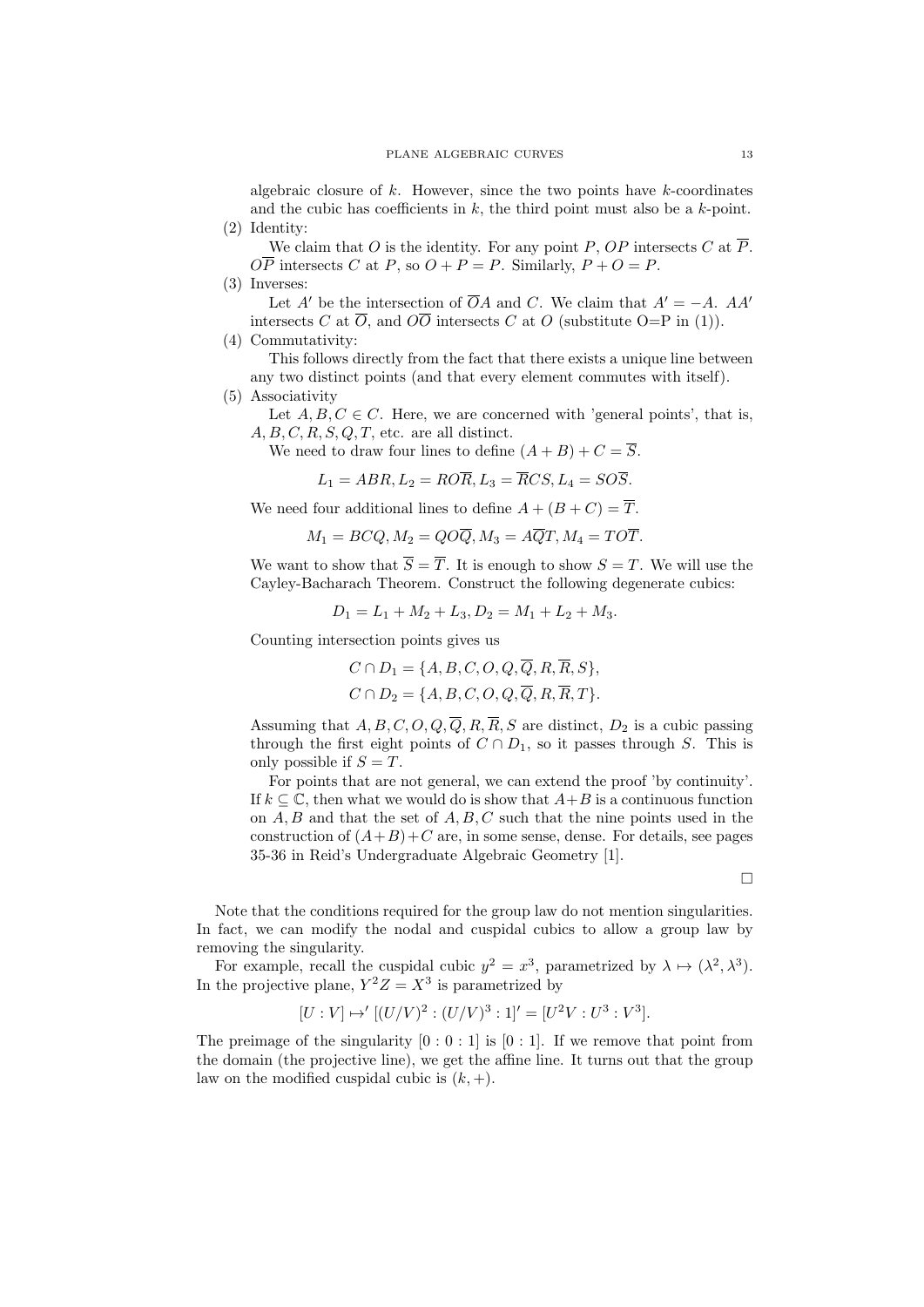Similarly, for the nodal cubic,  $Y^2Z = X^3 + X^2Z$  is parametrized by

 $[U:V] \mapsto [V(U^2 - V^2:U(U^2 - V^2:V^3]).$ 

The preimage of the singularity  $[0:0:1]$  is  $[1:1]$  and  $[-1:1]$ . If we remove those two points from the domain, we get the affine line minus a point. It turns out that the group law on the modified cuspidal cubic is  $(k^{\times}, \cdot)$ .

# 8. Weierstrass Form

By projective transformations, all elliptic curves in  $\mathbb{P}_k^2$  can be written in the form By projective transformations, an empire curves in  $\mathbb{F}_k$  can be written in the form<br> $Y^2 = X^3 + AXZ^2 + BZ^3$ , where k is either R or C. Where does this curve intersect the line at infinity  $L (Z = 0)$ ? By substituting  $Z = 0$ , we get  $X^3 = 0$ , so  $X = 0$ . Therefore, it meets  $Z = 0$  at the point  $P = [0:1:0]$ . Since this is a triple zero, by the uniqueness of the tangent line,  $L$  is the tangent line of  $P$ . Now let's construct the group law on C and choose  $O = [0:1:0]$  as the identity.

Since P is a triple zero of  $F|_L$ , by Bezout's Theorem, it does not intersect C elsewhere. So we can think of the curve C as  $P \cup C_0$  where  $C_0$  is the affine curve  $\{(x, y) : y^2 = x^3 + ax + b\}.$ 

The lines through O are L and the projective lines  $X = \lambda Z$  (affinely,  $x = \lambda$ ). These lines intersect C at  $(\lambda, \pm \sqrt{\lambda^3 + a\lambda + b})$  and  $[0 : 1 : 0]$ . Therefore, for any point  $P = (x, y), \overline{P} = (x, -y).$ 

We have the interesting property that  $\overline{O} = O$  (We have  $\overline{O} = -O$  in any group law, and  $O = -O$  for any group). Since  $-P$  is defined to be the third point of  $\overline{O}P$ and C, this simplifies to  $-P = \overline{P}$  (because  $O = \overline{O}$ ).

From these three observations, we can conclude the following theorem.

**Theorem 8.1.** Given a cubic C in the Weierstrass form, we can define an abelian group law on C with  $O = [0:1:0]$  as the identity element, inverses are given by  $(x, y) \mapsto (x, -y),$  and

$$
P + Q + R = O \Longleftrightarrow P, Q, R
$$
 collinear.

### 9. TORSION POINTS

Since elliptic curves cannot be parametrized, we cannot determine the group that the group law forms as easily as we did for the modified nodal and cuspidal cubics. The theory of elliptic curves turns out to be a very interesting and deep subject. It has many applications in other fields of mathematics, such as number theory. In fact, elliptic curves were used in Andrew Wiles's proof of Fermat's Last Theorem. The remainder of the paper will be used as a basic introduction to analyzing elliptic curves.

All calculations will be done in Weierstrass form.

**Definition 9.1.** A *n*-torsion point is a point whose order divides *n*.

Before we get to the torsion points, we will do a quick exercise: finding the coordinates of  $P + P$  given the coordinates of P. Define  $x(P)$  to be the x-coordinate of a point P.

Let  $y^2 = x^3 + ax + b$  be an elliptic curve,  $P = (x_0, y_0)$ . We want to find  $x(P + P)$ . Recall that if  $P = (x, y)$ , then  $-P = (x, -y)$ , so

$$
x(2P) = x(-2P) = x(\overline{2P})
$$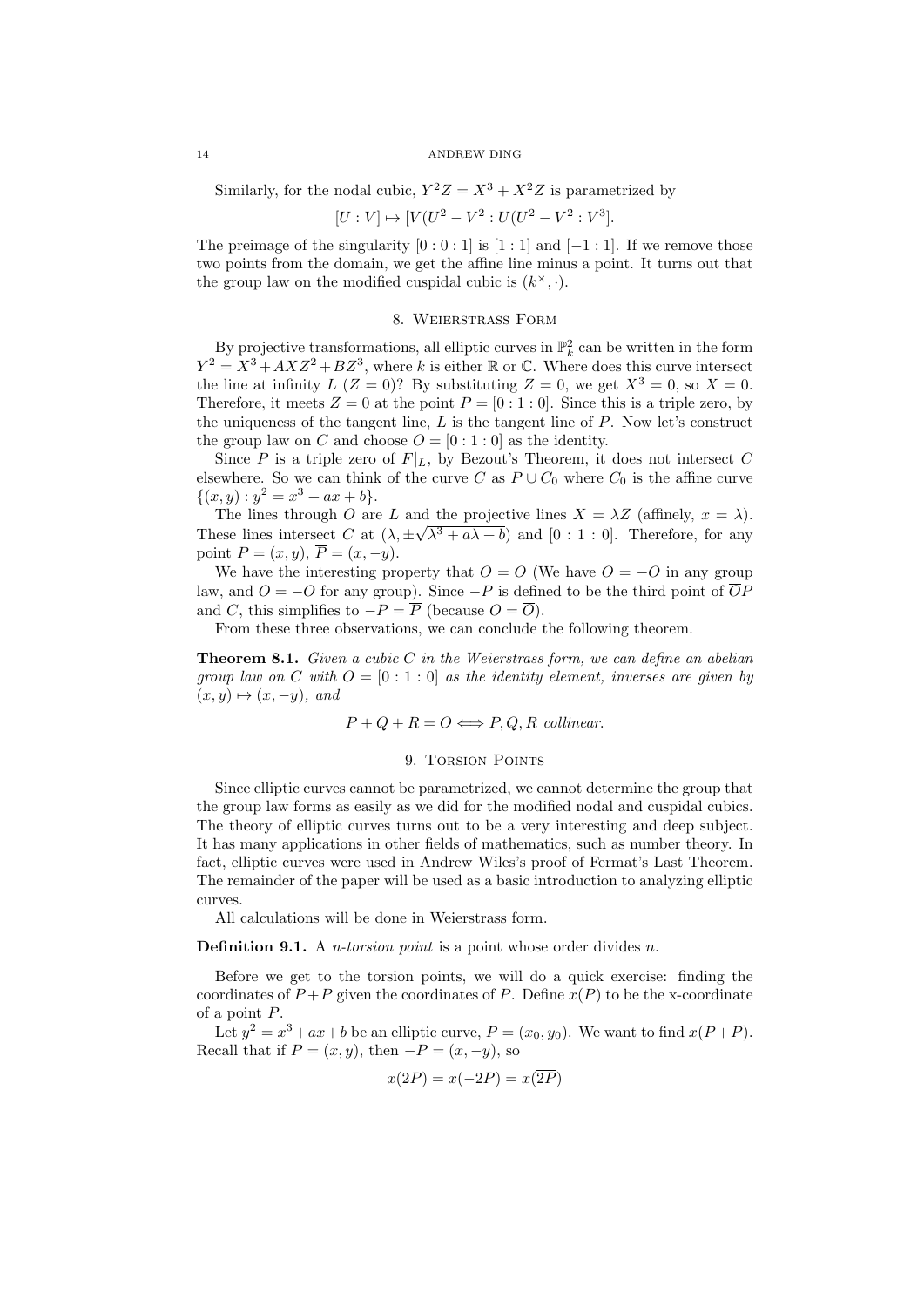Therefore, we need to find the x-coordinate of the third point of intersection of the tangent line at  $P$  and  $C$ . Let  $L$  be the tangent line. The equation of  $L$  is

$$
y - y_0 = \frac{3x_0^2 + a}{2y_0}(x - x_0)
$$

After substitution,

$$
\left(\frac{3x_0^2 + a}{2y_0}(x - x_0) + y_0\right)^2 = x^3 + ax + b
$$

If the reader wishes to go through the simplification, then he should keep in mind that  $x_0$  is a root of multiplicity 2. The reader should obtain

$$
x(2P) = \frac{x_0^4 - 2ax_0 - 8bx_0 + a^2}{4x_0^3 + 4ax_0 + 4b}.
$$

Note that this formula fails when  $x_0$  is a root of  $x^3 + ax + b$ . In this case, it turns out that the tangent line is vertical.

9.1. 2-Torsion Points. We want to solve

$$
2P = O
$$
, where  $P \neq O$ .

This is equivalent to  $-P = P$ . If  $P = (x, y)$ , then  $-P = (x, -y)$ . Therefore, a 2-torsion point must have  $y = -y$ , or  $y = 0$ . To find these types of points, we need to solve

$$
x^3 + ax + b = 0.
$$

Over  $\mathbb C$ , this equation will always have 3 roots. Suppose we are in  $\mathbb C$ , call the roots  $\alpha_1, \alpha_2, \alpha_3$ . The 2-torsion points form the following group:

$$
\{O, (\alpha_1, 0), (\alpha_2, 0), (\alpha_3, 0)\}.
$$

Since every element has order dividing 2, this group is  $(\mathbb{Z}/2\mathbb{Z})^2$ .

9.2. 3-Torsion Points. We want to solve

$$
3P = 0
$$
, where  $P \neq O$ .

This is equivalent to  $-P = 2P$ . Let  $P = (x_0, y_0)$ . Recall the duplication formula

$$
x(2P) = \frac{x_0^4 - 2ax_0^2 - 8bx_0 + a^2}{4x_0^3 + 4ax_0 + 4b}.
$$

There is no need to worry about the denominator equalling zero. If  $4x_0^3+4ax_0+4b=$ 0, then  $x_0$  is a 2-torsion point. To find 3-torsion points, we need to solve

$$
3x_0^4 + 6ax_0^2 + 12bx_0 - a^2 = 0.
$$

Over  $\mathbb C$ , this equation will always have 4 roots. It turns out that this is a separable polynomial, so all roots are distinct. Unlike the 2-torsion case, plugging these four roots will give 8 points on the curve. Last time, all roots gave the y-coordinate 0, but this time, all y-coordinates are nonzero (see note on denominator above), so we get a positive and a negative y-value for each x-value.

Including  $O$ , the 3-torsion points form a group of order 9. Since every element has order dividing 3 and it is commutative, this group is  $(\mathbb{Z}/3\mathbb{Z})^2$ .